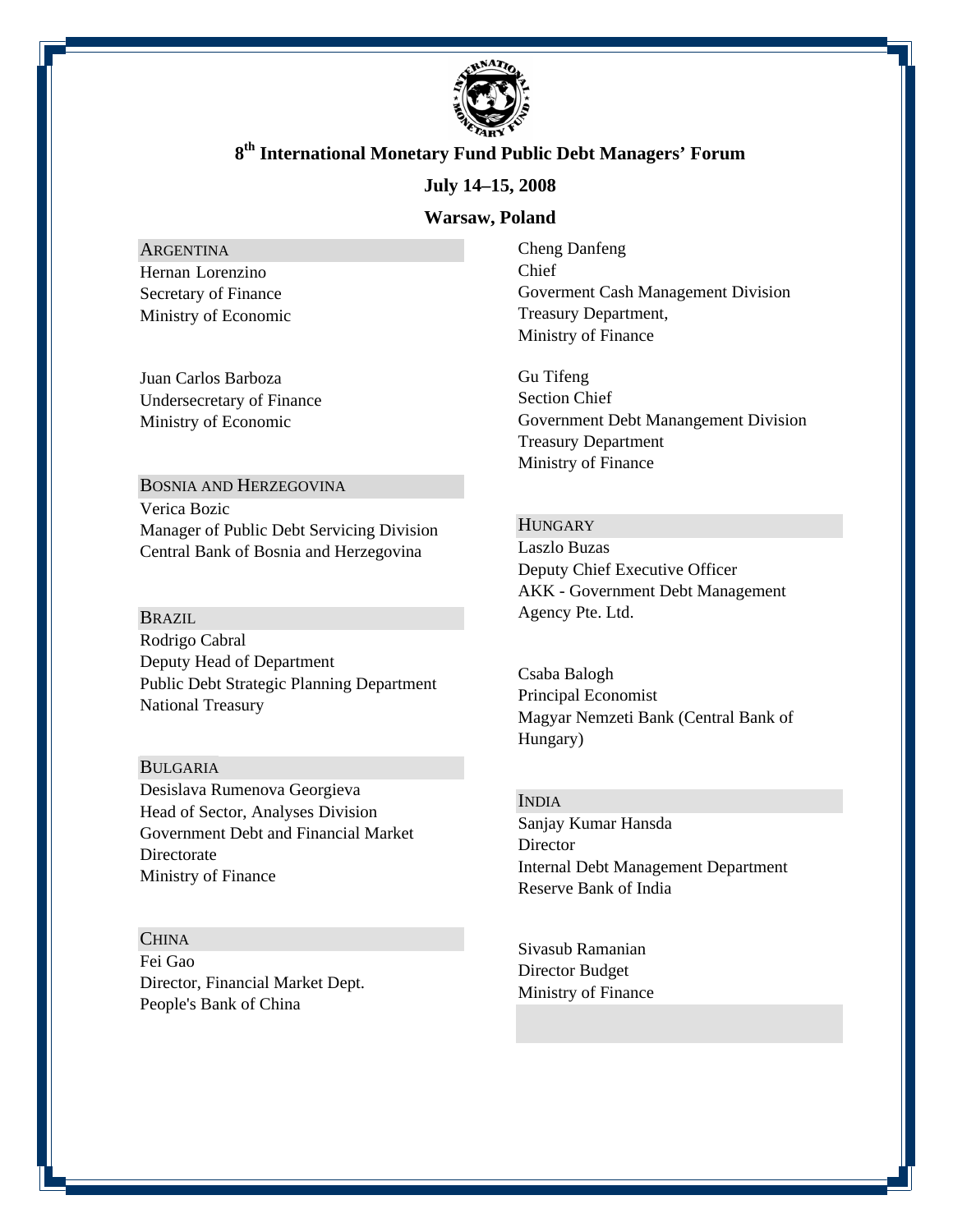

#### **July 14–15, 2008**

#### **Warsaw, Poland**

### **KOREA**

Eunjoo Jeon Deputy Director Government Bond Policy Division Ministry of Strategy and Finance – MOSF

Youngog-Og Kim Assistant Director Government Bond Policy Division Ministry of Strategy and Finance - MOSF

Ki-Joon Jung **Director** Fiscal Planning Division Ministry of Strategy and Finance – MOSF

Lee Jae Young **Director** Foreign Exchange Policy Division Ministry of Strategy and Finance - MOSF

LITHUANIA Audrius Želionis Director of the State Treasury Department Ministry of Finance

**MEXICO** Marco Oviedo Mexico Deputy General Director of Public Debt Ministry of Finance

**NIGERIA** Abraham Nwankwo Director-General Debt Management Office Ministry of Finance

Miji Amidu Deputy-Director CB - Debt Management Office

**PHILIPPINES** Cynthia Rita C. Cabbab Deputy Director Bangko Sentral ng Pilipinas (BSP)

POLAND Mr. Jan Vincent-Rostowski Minister of Finance

Katarzyna Zajdel-Kurowska Deputy Minister of Finance Ministry of Finance

Bogdan Klimaszewski Deputy Director Financial Assets and Liabilities Department Ministry of Finance

Mr. Jaroslaw Wysoczynski Chief Specialist in the Financial Assets and Liabilities Department

Ms. Ewa Wajszczuk Senior Specialist in Financial Assets and Liabilities Department

Mr. Marcin Kowalczyk IFIs & International Cooperation Department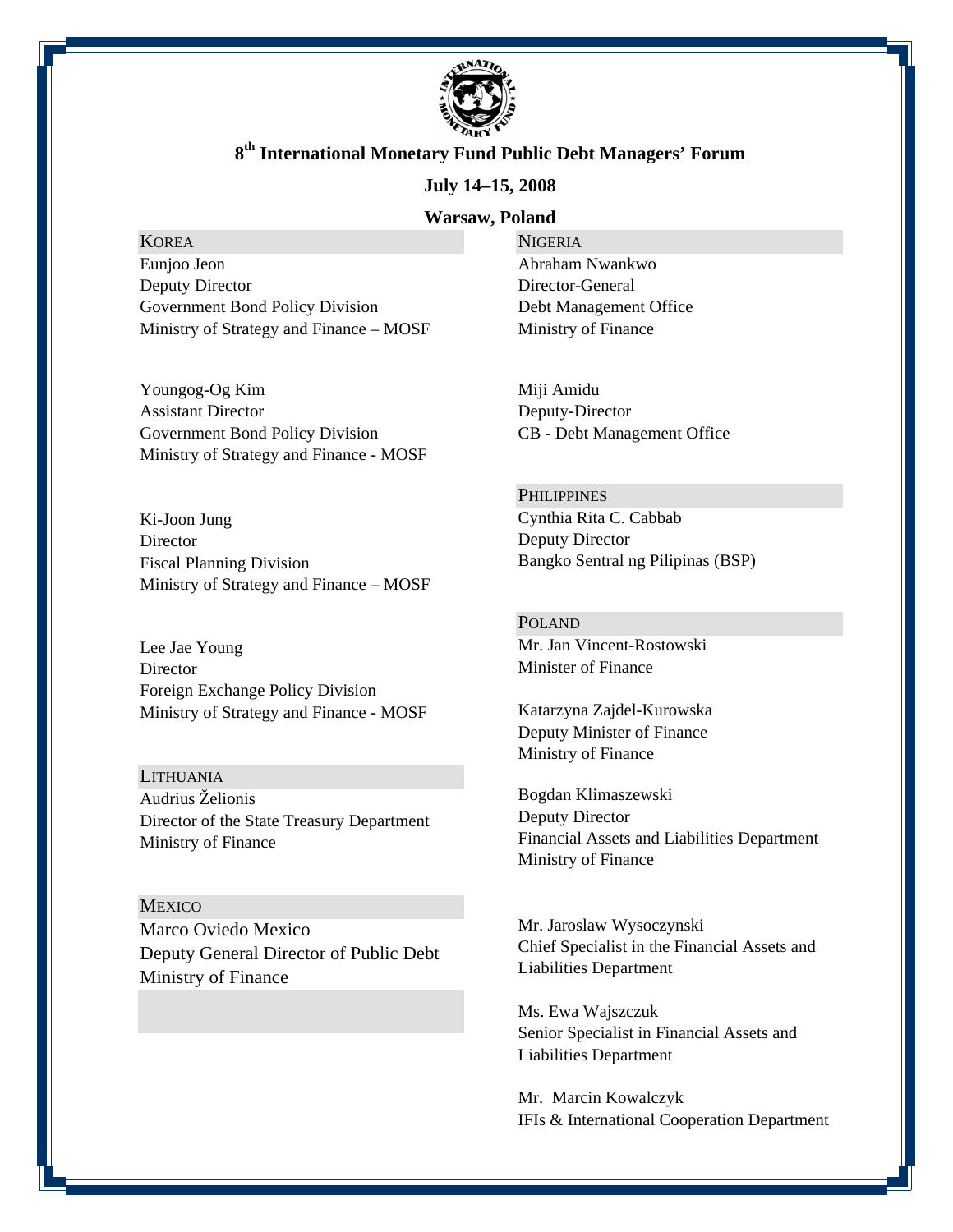

### **July 14–15, 2008**

#### **Warsaw, Poland**

Slawomir S. Skrzypek President National Bank of Poland

Piotr Wiesiolek First Deputy President National Bank of Poland

Zbigniew Hockuba Member of NBP Management Board National Bank of Poland

Ms. Anna Trzecinska Poland Member of the Management Board National Bank of Poland

Mr. Jakub Skiba Poland NBP Member of the Management Board National Bank of Poland

Ryszard Kokoszczynski **Director** Economic Institute National Bank of Poland

Robert Jagiello **Director** Office of the President National Bank of Poland

Cezary Wojcik **Director** Bureau for the Integration with the Euro Area National Bank of Poland

Agata Lagowska Deputy Director International Department National Bank of Poland

Mr. Pawel Sobolewski Head of Division, Financial System Departement National Bank of Poland

Mr. Maciej Grodzicki Specialist, Financial System Department National Bank of Poland

Mr. Jerzy Ploch Chief specialist, Financial System Department National Bank of Poland

Mr. Krzysztof Nedzynski Chief Specialist, Office of the President National Bank of Poland

Mr. Piotr Matczuk Banking Assistant, Domestic Operations Department National Bank of Poland

Ms. Monika Borowska-Massalska Head of Division, International Department National Bank of Poland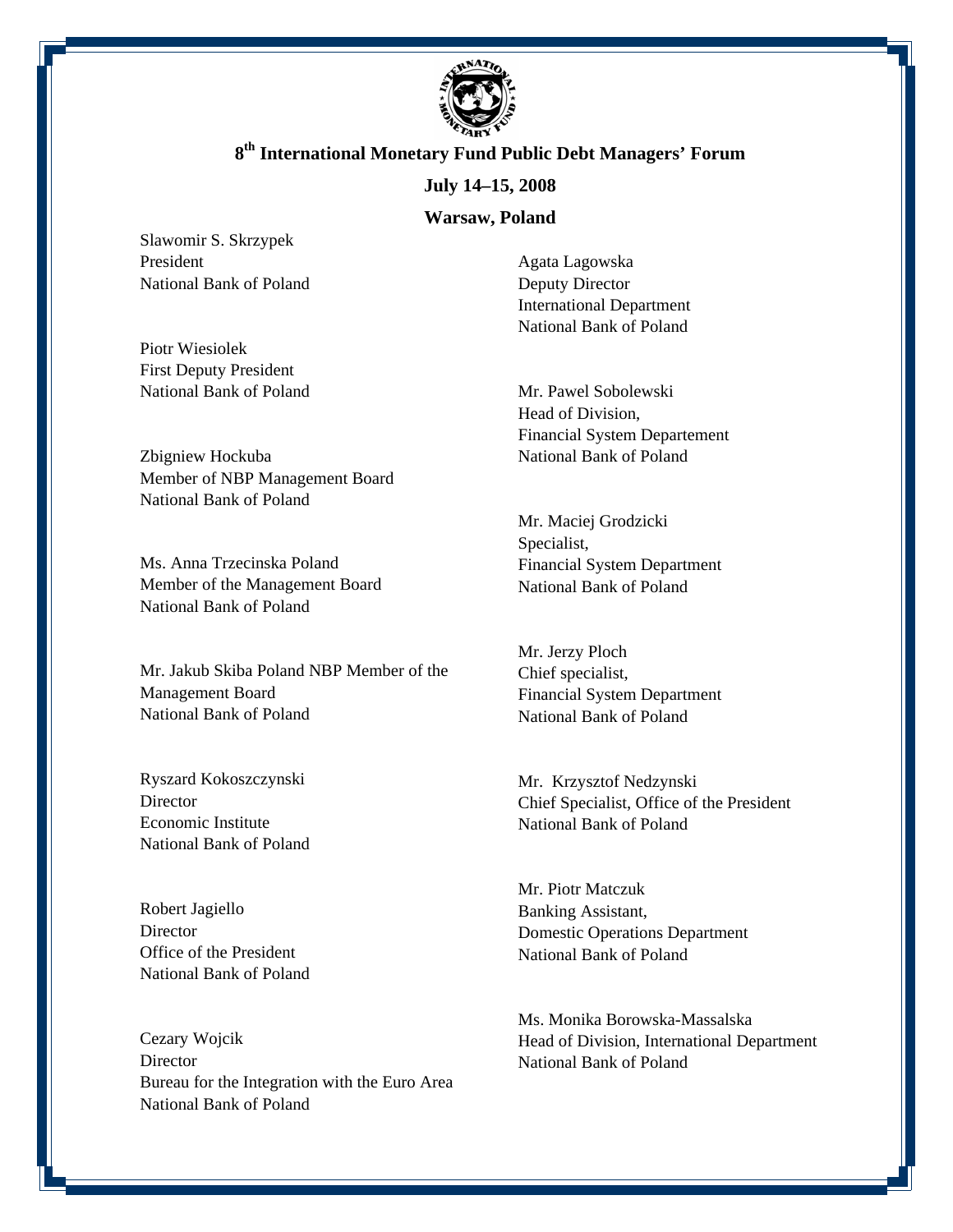

### **July 14–15, 2008**

#### **Warsaw, Poland**

Ms. Agata Zycienska Chief specialist, International Department National Bank of Poland

Mr. Pawel Baginski Chief specialist, International Department National Bank of Poland

### REPUBLIC OF MACEDONIA

Ana Stojkova Head of Unit Ministry of Finance

Sanja Manasijevic Manceva Head of Middle Office Ministry of Finance

#### **SLOVENIA**

Satanislava Zadravec Caprirolo Director General Treasury Directorate Ministry of Finance

### RUSSIAN FEDERATION

Vladimir Tsibanov Analyst Bank of Russia

**SERBIA** Janko Guzijan State Secretary Ministry of Finance Zoran Cirovic Assistant Minister Head of Department for International Financial Relations Ministry of Finance

#### SOUTH AFRICA

André Frank Pillay Chief Director, Liability Management National Treasury

#### THAILAND

Pongpanu Svetarundra Director General Public Debt Management Office Ministry of Finance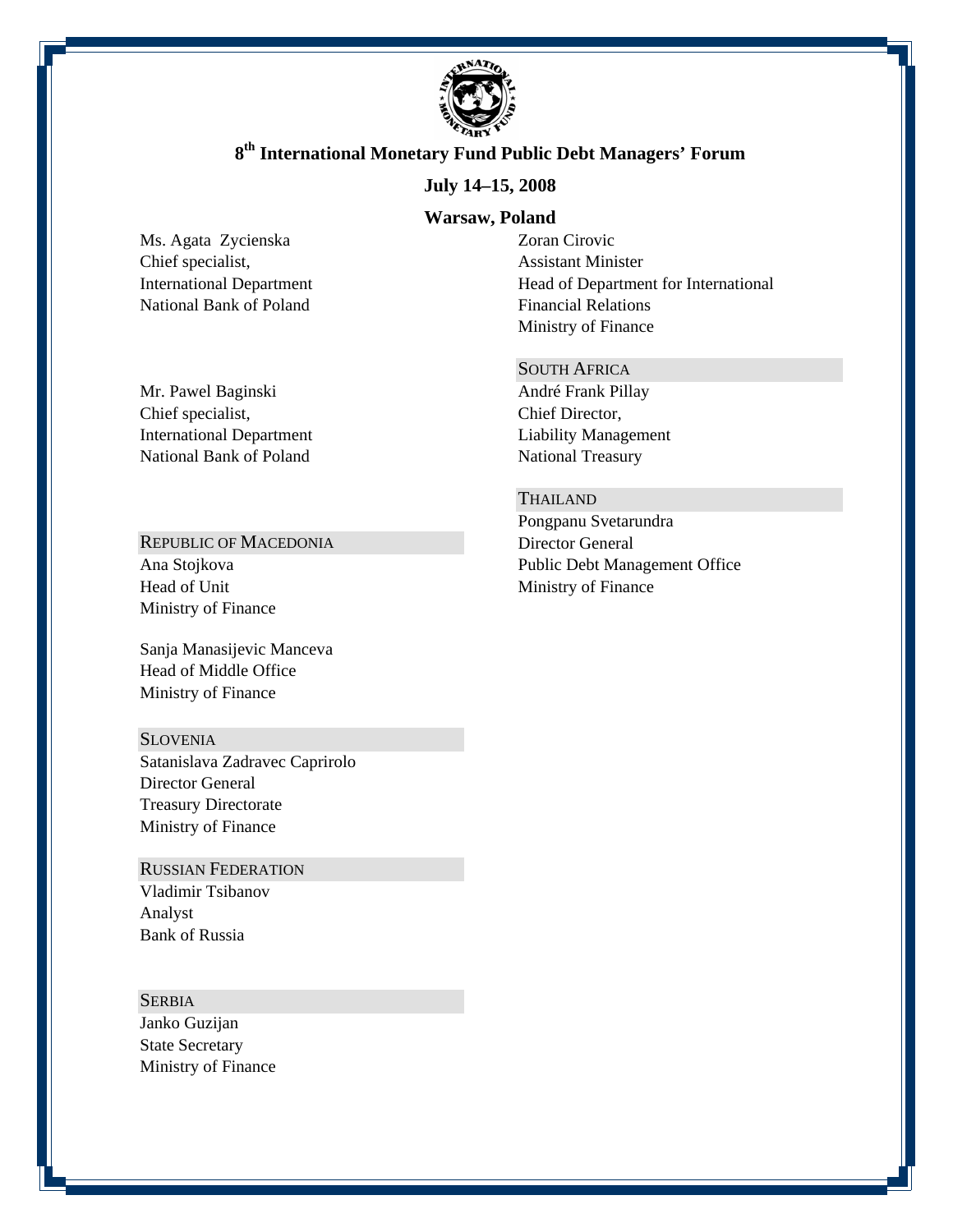

#### **July 14–15, 2008**

#### **Warsaw, Poland**

Pornthep Chotinuchit **Director** Risk Policy and Guarantee Division Public Debt Management Office Ministry of Finance

Singhachai Boonyayotin Director, Financial Market Dept. Bank of Thailand

#### **TURKEY**

Hakan Tokac Deputy General Director of Public Finance Undersecretariat of Treasury hakan.tokac@hazine .gov.tr

#### TBD

Foreign Economic Relations Department Undersecretariat of Treasury

#### **URUGUAY**

Carlos Steneri **Director** Debt Management Unit Ministry of Economy and Finance

# **Mature Markets**  ECB

Werner Studener Deputy Director General Market Operations

#### IRELAND

Oliver Whelan Director of Funding NTMA

MALTA Noel Camilleri **Director** MOF/DMO

#### **NETHERLANDS**

Erik Wilders Agent Dutch State Treasury Agency MOF/DSTA

#### **PORTUGAL**

Luis de Varennes Exectutive Director Portuguese Treasury and Government Debt Agency

#### **SWEDEN**

Johan Palm Head of the Retail Market Department, Swedish National Debt Office MOF/DMO

#### UNITED KINGDOM Gurminder Bhachu

Joint-Head of the Policy team DMO

#### UNITED STATES

Sherman Scott Senior analyst Federal Reserve Bank of New York

Lara Spector Business Analyst Federal Reserve Bank of New York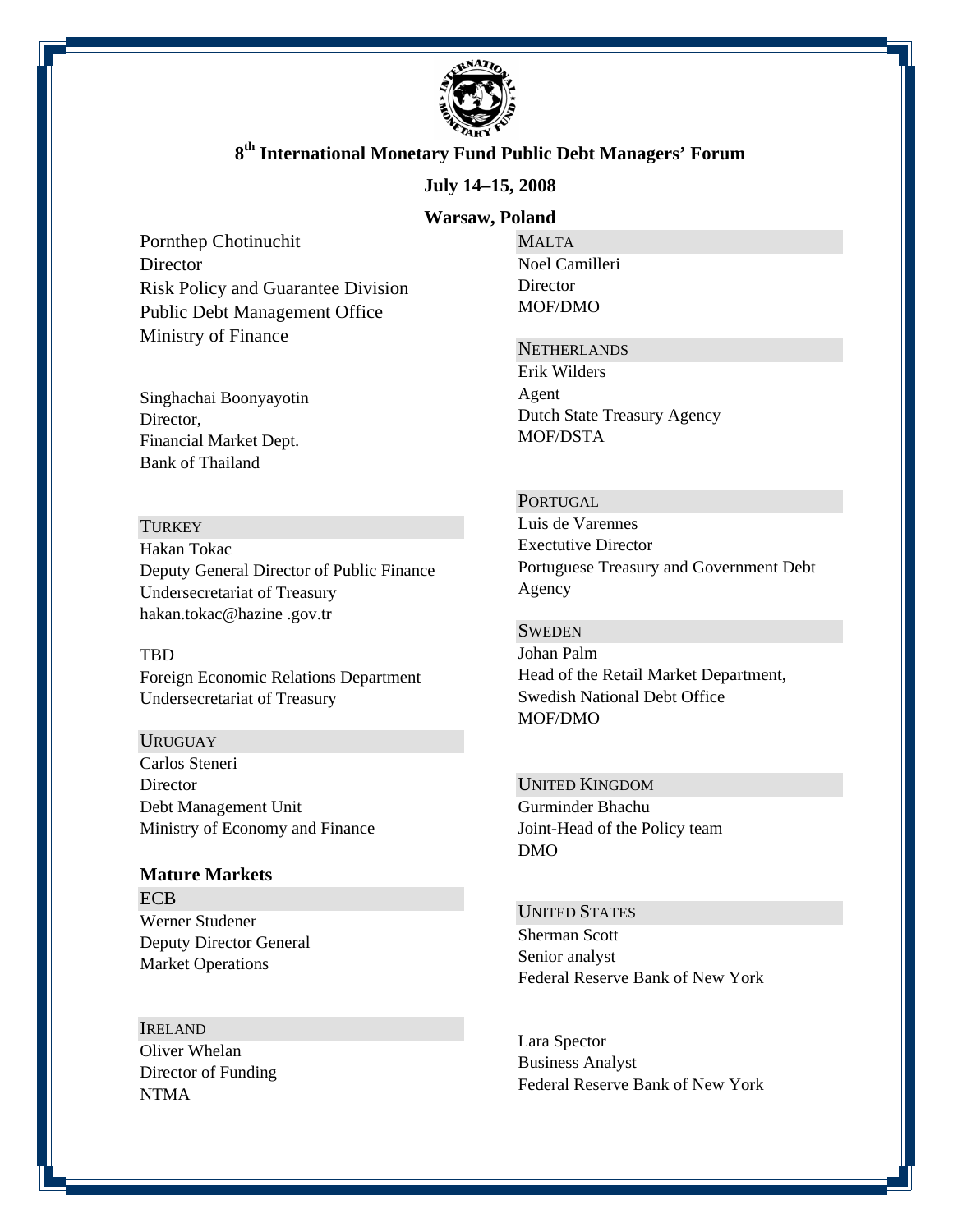

#### **July 14–15, 2008**

#### **Warsaw, Poland**

**Private Sector**  Willem Buiter Professor of European Political Economy LSE

Chandima Mendis Head of Emerging Managers AXA Investment Managers

Pierre Calliteau Senior Vice President Sovereign Risk Moody's investor services

Manos Papatheofanous **Director** EMSO Partners Ltd

Carlos San Basilio Head of Markets EuroMTS

Maryam Khosrowshahi Manging Director DCM/Europe and Africa origination Citibank

Cynthia Steer Chief Research Strategist and Managing Director Fixed Income Research CRA RogersCasey

Jan Dehn Fund manager Ashmore Investment Management

Ben Broadbent Managing Director Goldman Sachs International

### **IMF**

Murilo Portugal Deputy Managing Director

Andrzej Raczko Executive Director Poland

Jaime Caruana **Director** Monetary and Capital Markets Department

Charles Blitzer Assistant Director Monetary and Capital Markets Department

Carlo Cottarelli Deputy Director Fiscal Affairs Department

Gerd Schwartz Advisor Deputy Managing Director

Udaibir Das Division Chief Sovereign Asset and Liability Management Division